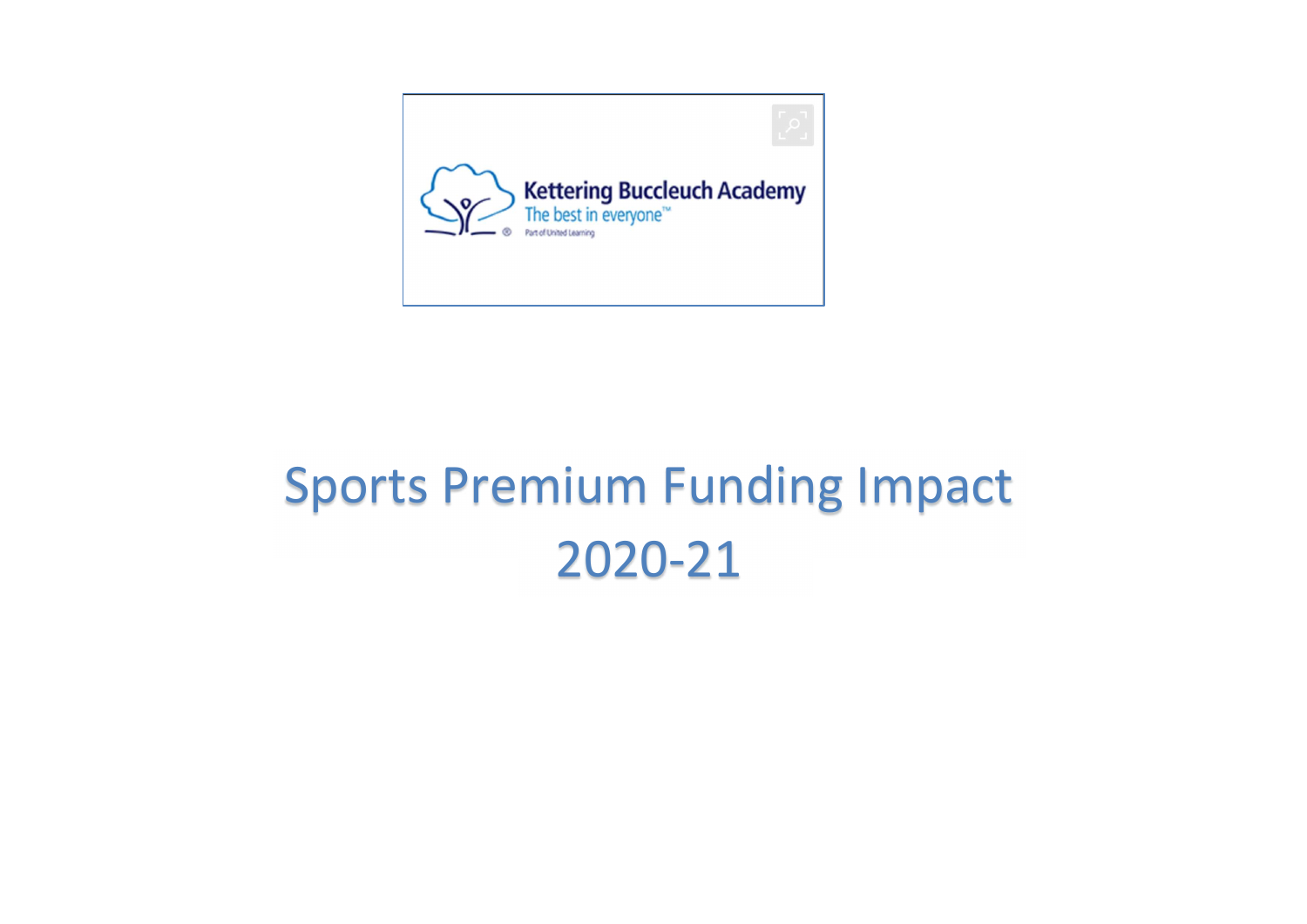Support for review and reflection - considering the 5 key indicators from DfE, what development needs are a priority for your setting and your students now and why? Use the space below to reflect on previous spend, identify current need and priorities for the future.

| Key achievements to date:                                                                                                                                                                                                   | Areas for further improvement and baseline evidence of need:                                                  |
|-----------------------------------------------------------------------------------------------------------------------------------------------------------------------------------------------------------------------------|---------------------------------------------------------------------------------------------------------------|
| All year groups benefitted from a sports trip where the children had access<br>to a wide range of sports<br>Teachers benefitted from CPD from professional coaches coming in<br>More children were able to confidently swim | Make full use of the fact that there are no more restrictions in place and we<br>can benefit from a full year |

| Meeting national curriculum requirements for swimming and water safety                                                                                                                                                         | Please complete all of the below*: |
|--------------------------------------------------------------------------------------------------------------------------------------------------------------------------------------------------------------------------------|------------------------------------|
| What percentage of your current Year 6 cohort swim competently, confidently and proficiently over a distance 47%<br>of at least 25 metres?                                                                                     |                                    |
| What percentage of your current Year 6 cohort use a range of strokes effectively [for example, front<br>crawl, backstroke and breaststroke]?                                                                                   | 47%                                |
| What percentage of your current Year 6 cohort perform safe self-rescue in different water-based<br>situations?                                                                                                                 | 37%                                |
| Schools can choose to use the Primary PE and Sport Premium to provide additional provision for swimming<br>but this must be for activity over and above the national curriculum requirements. Have you used it in this<br>way? | Yes                                |



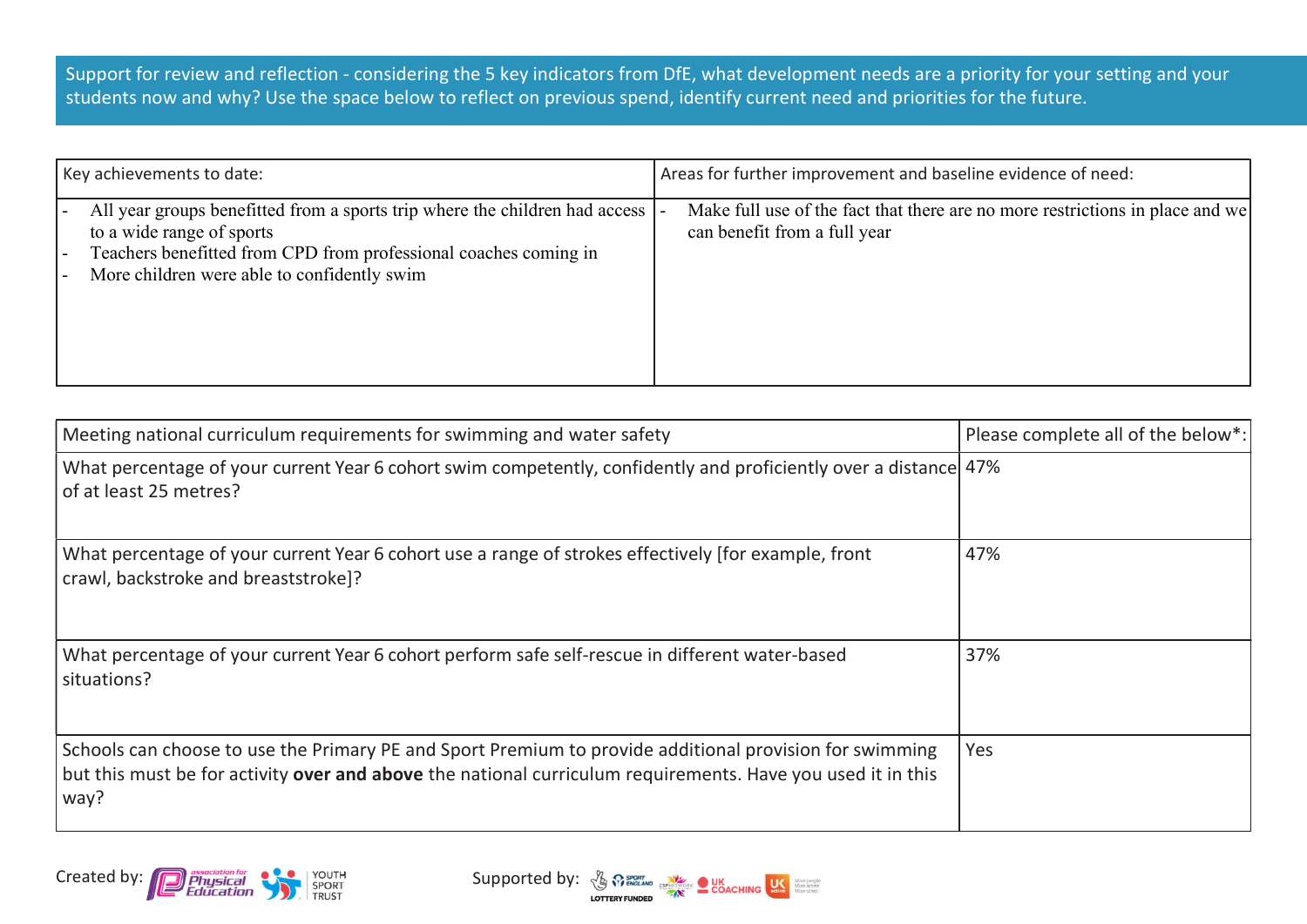## Action Plan and Budget Tracking

Capture your intended annual spend against the 5 key indicators. Clarify the success criteria and evidence of impact that you intend to measure to evaluate for students today and for the future.

| Academic Year: 2020/21                                                                                                                                                                                                     | Total fund allocated: £20020                            |                       | Date Updated: September 2021                                                                                                                                                                                         |                                                                                                                                                               |
|----------------------------------------------------------------------------------------------------------------------------------------------------------------------------------------------------------------------------|---------------------------------------------------------|-----------------------|----------------------------------------------------------------------------------------------------------------------------------------------------------------------------------------------------------------------|---------------------------------------------------------------------------------------------------------------------------------------------------------------|
| Key indicator 1: The engagement of all pupils in regular physical activity - Chief Medical Officer guidelines recommend that<br>primary school children undertake at least 30 minutes of physical activity a day in school |                                                         |                       |                                                                                                                                                                                                                      |                                                                                                                                                               |
| School focus with clarity on<br>intended impact on pupils:                                                                                                                                                                 | Actions to achieve:                                     | Funding<br>allocated: | Evidence and impact:                                                                                                                                                                                                 | Sustainability and suggested<br>next steps:                                                                                                                   |
| To improve the lunch time provision to<br>ensure that all children can engage in an Train the children to lead games. Order<br>active lunch break.                                                                         | Decide upon the games for lunch time.<br>the equipment. | E2000                 | This was limited due to covid-19<br>and the sharing of resources.<br>Towards the end of the year, the<br>pupils were able to access more<br>equipment which helped them to<br>be more active during lunch<br>breaks. | To train the children in<br>leadership so that they can lead<br>games.                                                                                        |
| To arrange extra swimming sessions for<br>those children who cannot swim and<br>need more that the generic entitlement                                                                                                     | SC to organise and arrange                              | £5000                 |                                                                                                                                                                                                                      | We could only run this in terms<br>5 and 6 due to covid. All<br>children who attended the<br>additional sessions where more<br>confident swimmers by the end. |



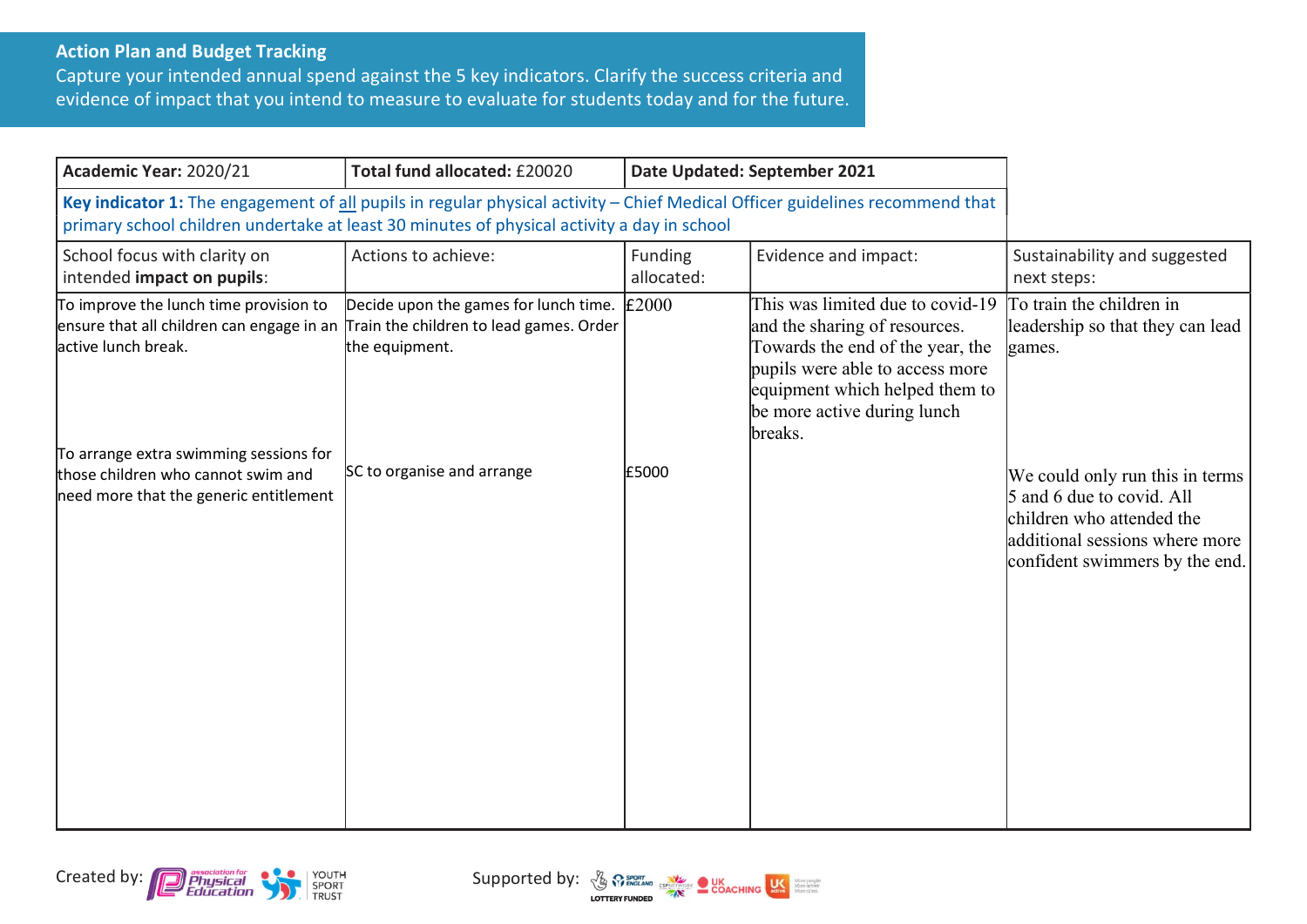| Key indicator 2: The profile of PE and sport being raised across the school as a tool for whole school improvement                                                                                                                                                                                                                               |                                                                                                                                |                       |                                                                                                                                                                                                                                                                                              |                                                                                                                                                                                                                   |
|--------------------------------------------------------------------------------------------------------------------------------------------------------------------------------------------------------------------------------------------------------------------------------------------------------------------------------------------------|--------------------------------------------------------------------------------------------------------------------------------|-----------------------|----------------------------------------------------------------------------------------------------------------------------------------------------------------------------------------------------------------------------------------------------------------------------------------------|-------------------------------------------------------------------------------------------------------------------------------------------------------------------------------------------------------------------|
| School focus with clarity on<br>intended impact on pupils:                                                                                                                                                                                                                                                                                       | Actions to achieve:                                                                                                            | Funding<br>allocated: | Evidence and impact:                                                                                                                                                                                                                                                                         | Sustainability and suggested<br>next steps:                                                                                                                                                                       |
| Membership to Kettering Schools Sports<br>Partnership will ensure that there are<br>more opportunities for our children to<br>engage in competitive sports outside of<br>school<br>This will also open up a wide variety of<br>sports for the children to participate in<br>and in many cases there will be sports<br>that the children have not | Identify tournaments/competitions<br>being offered through KSSP<br>Link any tournaments to the<br>units/scheme being delivered | 4000                  | Due to covid this was<br>impossible. We did however use<br>the money to have specialists<br>come in to school towards the end<br>of the year. We were able to offer GetSet4PE introduced to<br>the children yoga, tennis and<br>football.<br>Yoga sessions used to support<br>mental health. | Increase the range and variety<br>of sport on offer for our<br>children.<br>monitor all pupils' engagement<br>in extra-curricular. The scheme<br>also supports all teachers with<br>their delivery of PE lessons. |